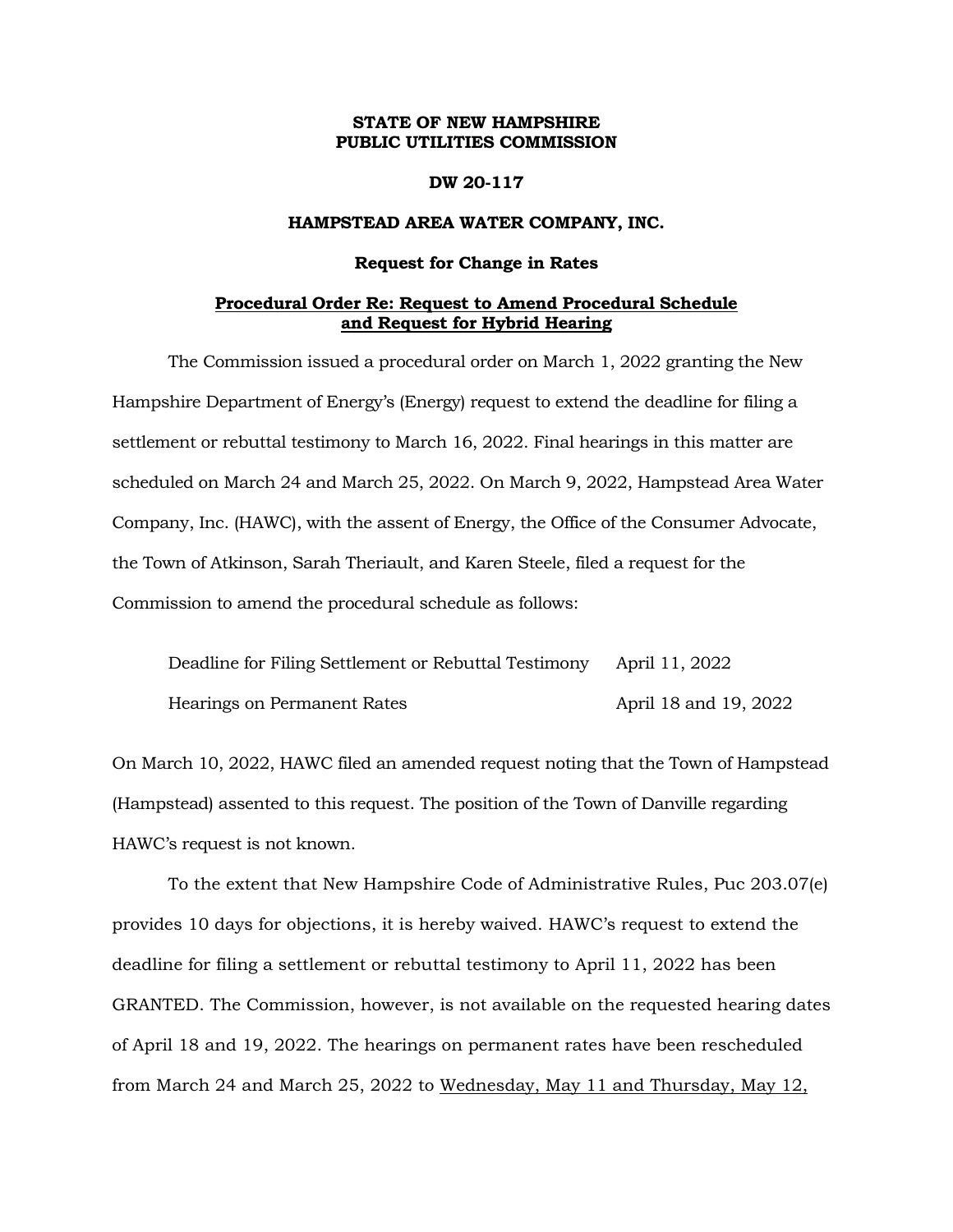2022, beginning both days at 9:00 a.m. The hearings will be held in person and conducted in accordance with the hearing guidelines issued on October 14, 2021.

On March 10, 2022, Energy filed a request for its consultant, Howard Solganick, a resident of Pennsylvania, to participate remotely during the hearings on permanent rates. No objections to Energy's request were filed, and good reason for a hybrid hearing format has been provided. To the extent that New Hampshire Code of Administrative Rules, Puc 203.07(e) provides 10 days for objections, it is hereby waived. Therefore, a hybrid hearing format will be used for the May 11 and May 12, 2022 hearings to accommodate Mr. Solganick only. Any other parties or witnesses wishing to appear remotely are required to file a separate request.

Finally, it appears that testimony in the above-captioned matter was filed in December 2021 by Robert A. Weimar, who identified himself as a Hampstead resident and taxpayer. Yet it does not appear that Mr. Weimar either filed a petition to intervene or was otherwise granted intervenor status. Accordingly, he is not entitled to participate as an intervenor in this proceeding at this time, and his previously filed testimony will be disregarded. Before Mr. Weimar may participate as an intervenor, he must file a petition to intervene for the Commission's consideration. *See* N.H. Admin. R., Puc 203.17.

**So ordered**, this fourteenth day of March, 2022.

 $m_{\text{EU}}$  (1000  $\sim$ 

Daniel C. Goldner Presiding Officer Chairman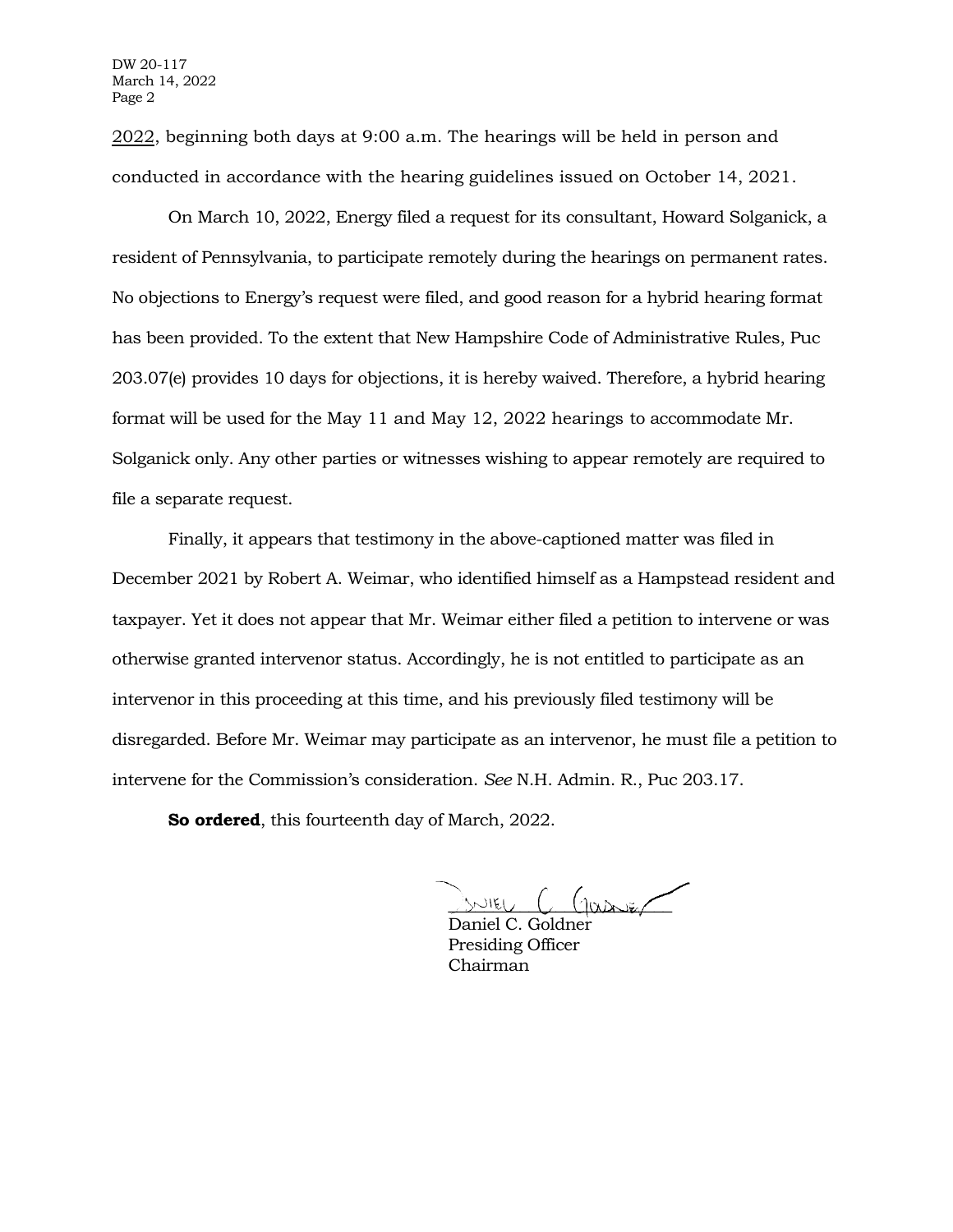DW 20-117 March 14, 2022 Page 3

# Service List - Docket Related

Docket# : 20-117

Printed: 3/14/2022

Email Addresses

ClerksOffice@puc.nh.gov aaugeri@lewisbuilders.com wbaldwin@atkinson-nh.gov douglas.brogan@gmail.com adminasst@townofdanville.org sambosox@gmail.com cressmandg@atkinson-nh.gov robyn.j.descoteau@energy.nh.gov julianne.m.desmet@oca.nh.gov kfarahsb@gmail.com dfox@raftelis.com josie.gage@oca.nh.gov david.n.goyette@energy.nh.gov lojogut@gmail.com ahansen@atkinson-nh.gov tklaes@blueridgecs.com donald.m.kreis@oca.nh.gov jayson.p.laflamme@energy.nh.gov charlie@hampsteadwater.com anthony.j.leone@energy.nh.gov nm1w@nm1w.com karen.j.moran@energy.nh.gov chris@atkinsoncc.com harold@lewisbuilders.com smorse@hampsteadnh.us dmullinax@blueridgecs.com smurphy@hampsteadnh.us amanda.o.noonan@energy.nh.gov shawn\_oneil@mail.rit.edu ocalitigation@oca.nh.gov dpatch@orr-reno.com k.Alan.richards@gmail.com mary.e.schwarzer@energy.nh.gov howard@energytactics.com gspero@atkinson-nh.gov sspyveewater@gmail.com